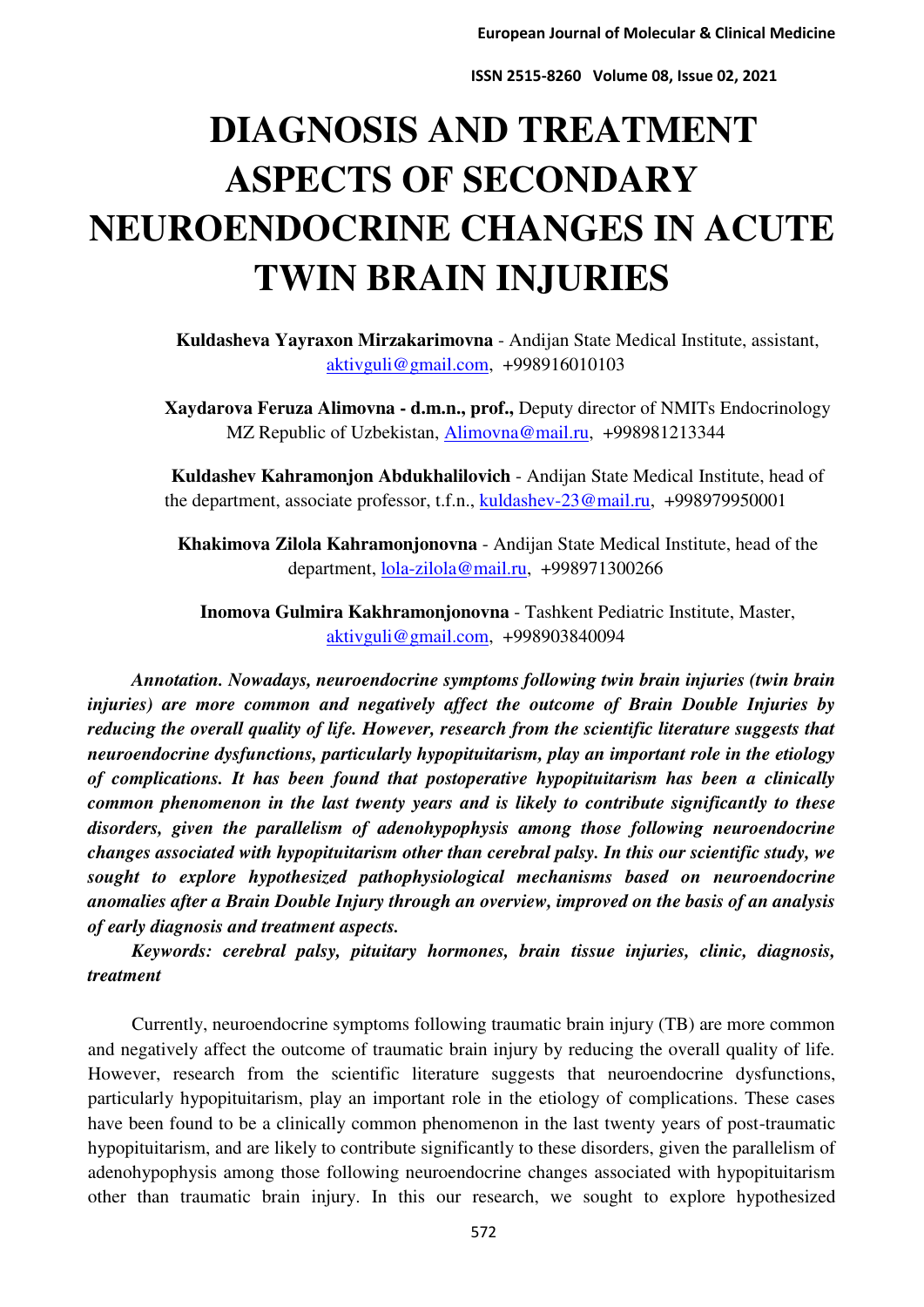pathophysiological mechanisms based on neuroendocrine anomalies after twin brain injuries through an overview, improved on the basis of an analysis of early diagnosis and treatment aspects.

Brain twin injuries affect approximately 10 million people worldwide each year and 1.7 million in the United States alone (1 - 3). The number of concussions resulting from mild motor trauma and increased use of vehicles in low- and middle-income countries is increasing, which is projected to increase by 50% from 2002 to 2020 (4-6). In addition, sports injuries are also common causes of new brain twin injuries; in fact, in the United States, between 2006 and 2011, nearly 500,000 injuries were reported to the emergency department of sports-related twin brain injuries across the country [7]. In particular, it has been reported that since 2000, more than 300,000 military personnel have been diagnosed with combat brain double injuries (8).

The adenohypophysis above shows the importance of the neuroendocrine secondary changes encountered in the study of brain twin injuries and indicates that the problems have not been fully resolved.

There are also scientific studies that describe a wide range of neurological consequences, from cognitive problems to emotional and behavioral symptoms. Neuropsychiatric complaints play an important role, especially in patients with concomitant brain injuries (9). These include concentration problems, depression, anxiety, fatigue, and loss of emotional well-being, and occur in approximately 30% of patients with brain injury (10 - 16). According to the World Health Organization's International Classification of Diseases, brain injury is defined as the presence of the following three or more symptoms, including headache, dizziness, fatigue, nervousness, insomnia, and decreased concentration, or memory, which should occur within the first month after injury. decrease was observed (18). Long-term consequences such as major depression, alcohol abuse or addiction, panic disorder, or psychotic syndrome have also been reported to be reported after twin brain injuries, regardless of severity (19, 20).

The pituitary gland plays a special role in the study of neuroendocrine secondary changes in brain twin injuries. The pituitary gland sits in a bone called the sphenoid Turkish egarideb, and the membrane is covered by a hard membrane of the brain called the sella. Approximately the size of a pituitary gland, usually weighing less than one gram, it consists of separate sections: the distal part, the tuberal part, and the intermedia part (three of which form the anterior part of the pituitary adenohypophysis), as well as the nervous part (posterior part of the pituitary). The distal part describes the main part of the adenohypophysis, while the tuberalis defines the mask that joins the infundibular stem. The intermedia between the distal part and the neural part is responsible for only a small part of pituitary function. The adenohypophysis produces prolactin primarily through growth hormone (Samatotrp hormone), adrenocorticotropic hormone (Adrenocorticotropic hormone), gonadotropins, thyroid stimulating hormone (Thyrotropic hormone). The posterior pituitary, in contrast, secretes vasopressin and oxytocin from the hypothalamic tract (23).

In our research, the following adenohypophyses were observed in the study of neuroendocrine dysfunctions after double brain injuries.

Pituitary dysfunction is a common complication of twin brain injuries, and has also been found to be observed in the scientific literature. Adenohypophyseal abnormalities in the posterior pituitary gland, such as adrenocorticotropic hormone or insulin-induced growth factor abnormal secretion syndrome, have also been studied in the recognized outcome of double brain injuries, given the clinical manifestations of adenohypophysis fluid balance regulation in the body. In clinical trials. adenohypophyseal abnormalities were observed after head injuries, however, their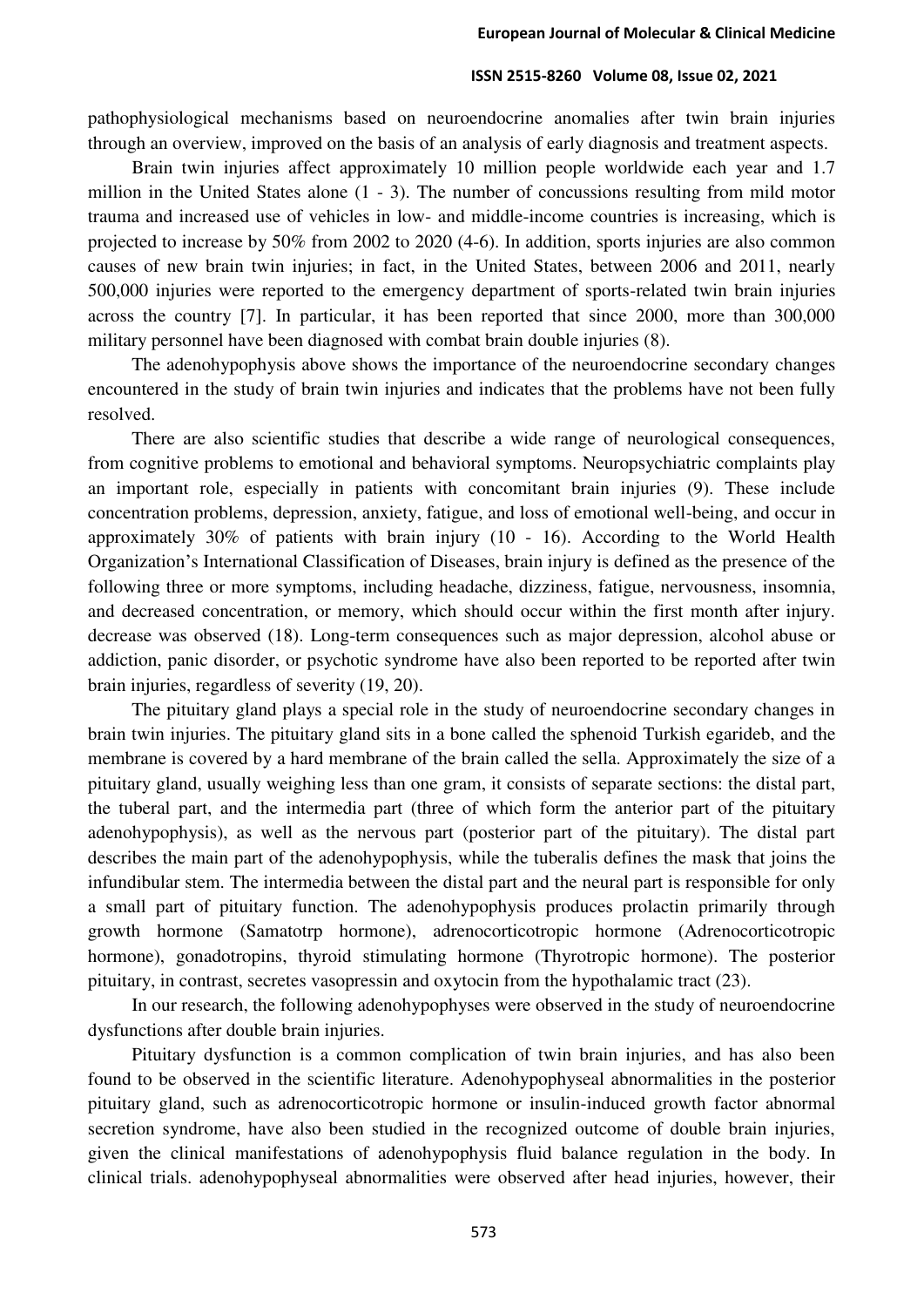variable clinical manifestations, as well as the subtlety of their symptoms, showed and were difficult to obtain data on these patients.

The first case of traumatic hypopituitarism after double traumatic brain injury was reported in 1918 (24), but until the beginning of this century much attention was paid to this syndromeAdenohypophysis. The literature showed that in a study of 22 patients with mild, moderate, and severe double brain injury due to head injury for at least 3 months (mean 26 months), the authors found that 36.4% of patients had at least one hormonal change in Adenohypophysis. (25) The significant change found was related to the adenohypophysis, with 18.2% of patients not responding adequately to the insulin tolerance test (Instulin tolerance test). As for other hormones, one patient had a impaired corticotrophic response and one had gonadotropin deficiency. (38-40)

Subsequently, in a significantly larger study developed by some authors, 102 patients were examined (27) at least 6 months after injury (19-month average). The authors took more stringent measures to diagnose hypopituitarism by reporting patients with adenohypophyseal insufficiency if they failed both the glucagon stimulation test and the Instulin tolerance test and thus confirmed clinical insufficiency. Despite clear guidelines, adenohypophyseal insufficiency was found in 10.7% of patients and severe growth hormone deficiency was indicated in 8.8%, which was detected in the arginine + adenohypophysis-releasing hormone (GHRH) test. Corticotropic insufficiency was also detected using two provocative tests that provided a 12.7% prevalence of adrenocorticotropic hormone deficiency. In addition, 11.8% of gonadotropin deficiencies were identified, but this was also observed to be age-related.

In our study, prospective studies were performed in 70 patients, assessing pituitary function at 3 and 6 months after injury. Overall, 48% of patients showed at least one adenohypophysis abnormality; After 3 months, insulin-like growth factor 1 (IUUO-1) deficiency was found to be most prevalent in 24% of patients. It has been observed that circulating levels of IGF-1 produced by the liver for adenohypophyseal stimulation may be used to indicate abnormalities in somatotrophic function. It should be noted that low IGF-1 concentrations are specific to UGD; however, its diagnostic sensitivity is low and therefore normal or even high levels cannot exclude growth hormone deficiency. Gonadotropin and cortisol deficiency occurred in 16 and 13.3% of patients, respectively, at the 3-month assessment. It should be noted that these percentages decreased over a 6-month period.

Nevertheless, the results of prospective studies on concomitant short-term and long-term endocrinopathies were found to be very different in terms of predictions, typically ranging from 10 to 58% (38, 45, 46). Therefore, the literature is currently divided on the clinical significance of posttraumatic hypopituitarism, with some claiming that this represents a less diagnosed phenomenon, while others do not occur as often as these proponents suggest  $(47, 48)$ . Many studies on posttraumatic hypopituitarism have reported the prevalence of pituitary insufficiency due to adenohypophysis, which is a secondary confirmation test. It is also important to recognize that the use of different tests, analyzes, and interruptions has a significant effect on the estimated defect levels (49, 50).

Despite disagreements over the exact prevalence of twin brain injuries, many studies and reviews suggest that hormonal dysfunction, as mentioned above, occurs in some people with brain twin injuries. In fact, the adenohypophysis recommends that they receive pituitary screening within 3–6 months after injury if they have been in the hospital for a long time or show symptoms consistent with pituitary dysfunction (44).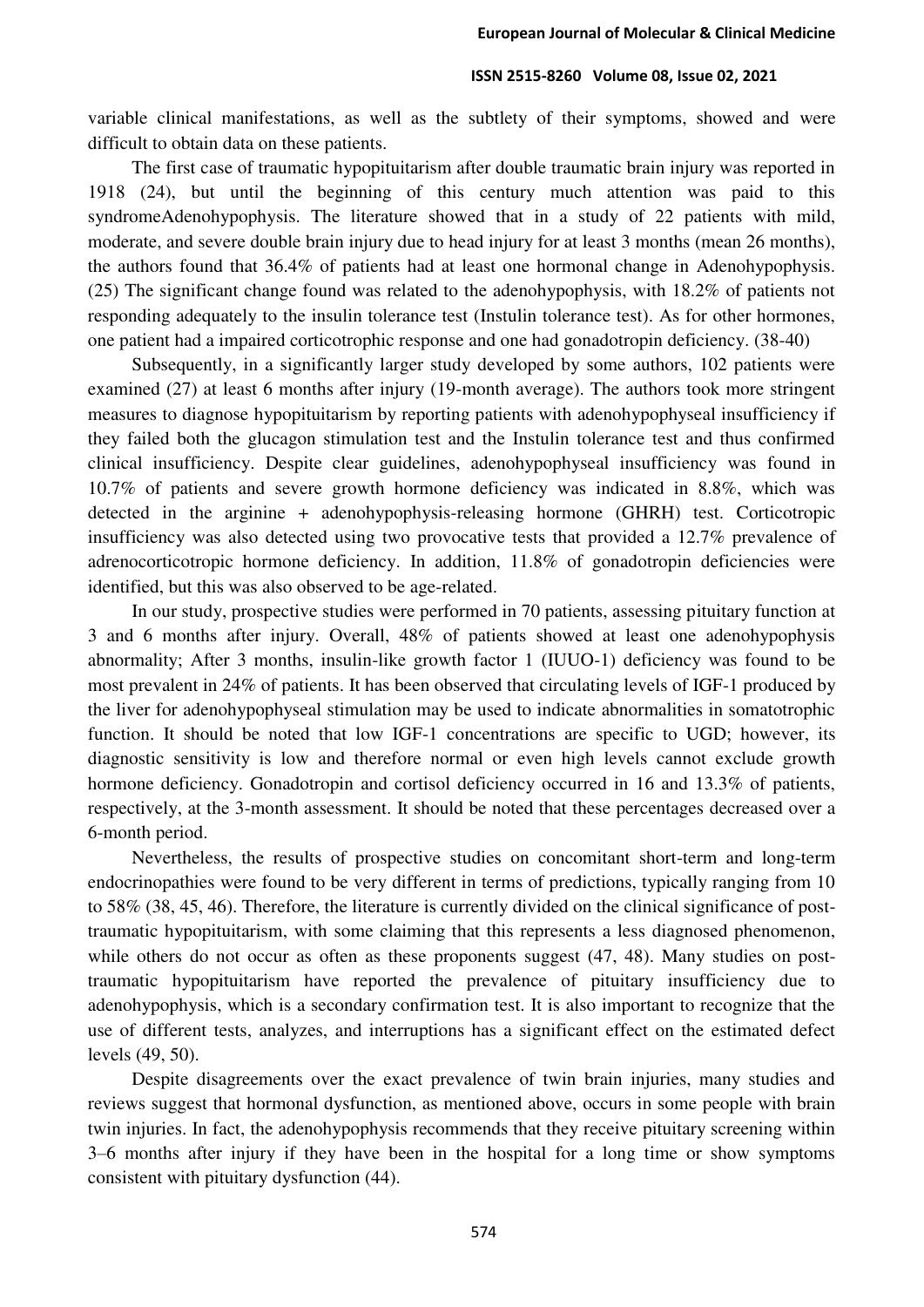Interestingly, complaints such as fatigue, depression, anxiety, and emotional well-being also occur in patients with non-secondary chronic neuroendocrine changes in twin brain injuries [51] and have been observed in our patients as well. It is particularly associated with a decline in psychological health, as observed about 30 years ago as a specific clinical syndrome [52]. In research, a decrease in energy and emotional space, social isolation, which leads to greater difficulties with sex, leads to a decrease in quality of life and a greater psychological stress. In addition, growth hormone deficiency after twin brain injuries has been repeatedly demonstrated to be associated with a similar motivation, decreased depression, and a reliable role in trauma adenohypophysis (40, 56 - 58). Therefore, it is not surprising that post-traumatic hypopituitarism and, in particular, post-traumatic brain injury after post-traumatic brain injury have been reconsidered in the context of contusion syndrome, where the same symptoms have previously been considered simply after concussion syndrome. Furthermore, many of the symptoms of posttraumatic stress disorder are associated with concomitant brain injuries, and the question of whether neuroendocrine pathologies can help in conditions of head trauma is answered (59, 60). Although it is very difficult to analyze which symptoms may be related to brain injury, especially those related to brain injury, it is important to know what symptoms may be due to neuroendocrine abnormalities.

A typical neuroendocrine response of the pituitary gland to stress or injury When examining endocrinopathies after a double injury to the brain, it is important to first consider the standard stress effect on the injury to cortisol and other endocrine hormones. In the acute phase of the posttraumatic response (received within the first 24 hours after injury) and subacutely (several days after injury), a predictable neuroendocrine sequence occurs. There is a two-phase model of acute metabolic changes defined as "ebb" and "flow". First, the sympatadrenal storm occurs within the first few hours after injury, which characterizes the "violence" phase. This involves reducing the overall energy expenditure as the body and brain try to maintain homeostasis by altering normal tissue perfusion. It then enters the "flow" phase, during which catabolic processes provide substrates to repair the damage (63). In general, the acute and subacute periods after injury show a high degree of adenohypophysis function. The adenohypophysis is known to be involved in common signals that contribute to cellular recovery after trauma and enhanced adrenocorticotropic hormone secretion enhances hypercortisolism, metabolic support during treatment, protection against excessive immune responses, and hemodynamic recovery (64, 65).

In our study, until recently, cellular and metabolic events occurring in acute and subacute phases were observed as a long-lasting disease. However, secondary detected changes suggest that the neuroendocrine response to injury changes with prolonged stress (66, 67). Some authors have observed a decrease in adrenocorticotropic hormone, gonadotropic hormone, thyrotropic hormone, and prolactin. The above indicators were also observed in our research.

It is thought that the neuroendocrine and metabolic response in twin brain injuries persists in the same way as in extracerebral injury in the acute and subacute phases (69, 70). For example, the hypopituitarism reported by Van der Berge is said to be caused by a change in the hypothalamus, not the pituitary gland, which differs from its source. In addition, the majority of patients with posttraumatic hypopituitarism have one or more adenohypophyseal abnormalities, but changes occur more extensively in chronic disease.

The mechanisms of neuroendocrine disruption after twin brain injuries were observed as follows.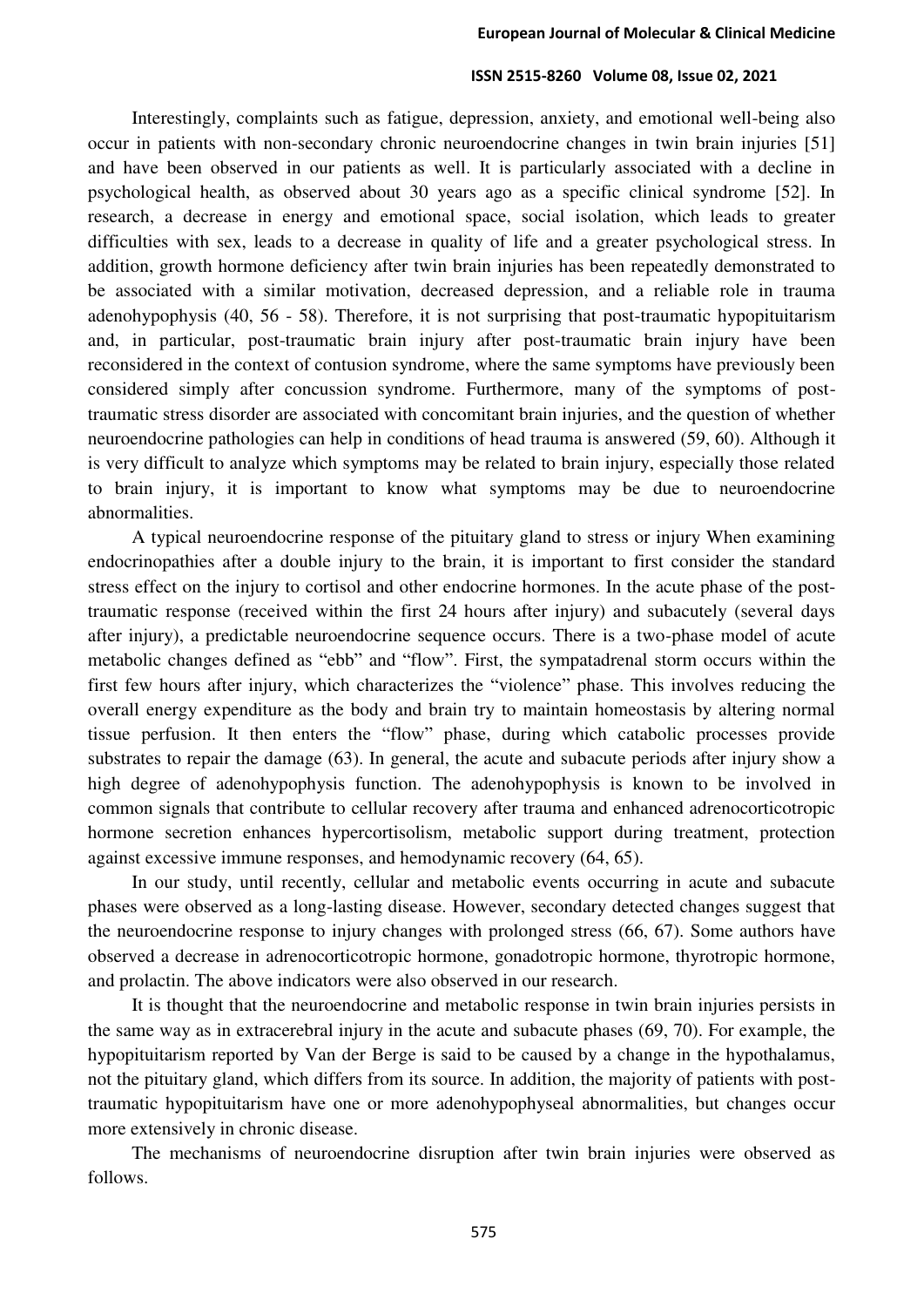At present, it remains difficult to study the specific pathophysiological changes that lead to twin brain injuries. However, in addition to reports documenting trauma-related stress-related injuries in the brain (41 - 43), a number of other hypotheses confirmed by experimental data, including adenohypophysis weakness, stem from injury and immune system interference there are also hypotheses.

The pathophysiology of post-traumatic pituitary injury is complex, with primary focal studies leading to secondary injuries due to edema, bleeding, hypotension, and hypoxia (11). Traumatic swelling of the pituitary gland compresses the gland because it sits in a flexible bone compartment and is closed by the adenohypophysis with a diaphragm (44). Fracture forces resulting from trauma can cause direct damage to the pituitary gland itself or to the infundibulum that connects it to the hypothalamus. Fractures of the skull and sella turcica can cause focal damage and have been reported in cases of post-traumatic hypopituitarism (45), but it should be acknowledged that many studies and reports of post-traumatic hypopituitarism have been reported in patients without celiac fracture. Pituitary stem damage can affect pars tuberalisdAdenohypophysis pituitary hormoneproducing chromophiles, namely gonadotropin, adrenocorticotropic hormone, and thyroidproducing gonadotropin, corticotropic, and thyrotropic cells (46, 47). The association of posttraumatic hyperprolactinemia with post-traumatic hypopituitarism, as well as secondary pituitary stem compression, leads to the removal of dopaminergic inhibitor control (48). Accordingly, structural damage to the infundibulum can also lead to pituitary insufficiency following twin injuries to the brain by removing hypothalamic access. On the other hand, direct damage to the hypothalamus is not usually considered as a consistent or underlying pathological factor leading to post-traumatic hypopituitarism. However, a recent experiment using a model of intracranial hypertension showed an increase in apoptosis along the HPA axis, such as the hypothalamus, pituitary, and hippocampus (49).

**Summarizing the above.**Neuropsychiatric symptoms are common in neuroendocrine secondary changes following twin brain injuries. Hypotheses about the pathological roots of these consequences develop for a number of reasons, of which post-traumatic hypopituitarism and, in particular, growth hormone deficiency following post-traumatic brain injury are particularly important. Adenohypophyseal function is common in trauma to brain tissue through pathophysiological pathways such as ischemic injury of the pituitary gland and immune-dependent mechanisms from twin brain injuries, our studies confirm this. As more promising studies are conducted to determine the true prevalence of twin brain injuries, the contribution of these pathophysiological mechanisms to the development of neuropsychiatric symptoms remains to be determined, the accuracy of future efforts. In addition, more modeling for brain tissue injuries is important to uncover the mechanisms of occurrence of double brain injuries, and this will improve the detection and diagnosis of neuroendocrine secondary changes, increase the accuracy of assumptions, and improve patient quality of life.

#### REFERENCES:

1. Mark Faul LX, Wald MM, Coronado VG. *Traumatic Brain Injury in the United States: Emergency Department Visits, Hospitalizations and Deaths 2002–2006*. Atlanta, GA: Centers for Disease Control and Prevention, National Center for Injury Prevention and Control (2010).

[Google Scholar](http://scholar.google.com/scholar_lookup?title=Traumatic+Brain+Injury+in+the+United+States:+Emergency+Department+Visits,+Hospitalizations+and+Deaths+2002%E2%80%932006&author=L.+X.+Mark+Faul&author=M.+M.+Wald&author=V.+G.+Coronado&publication_year=2010)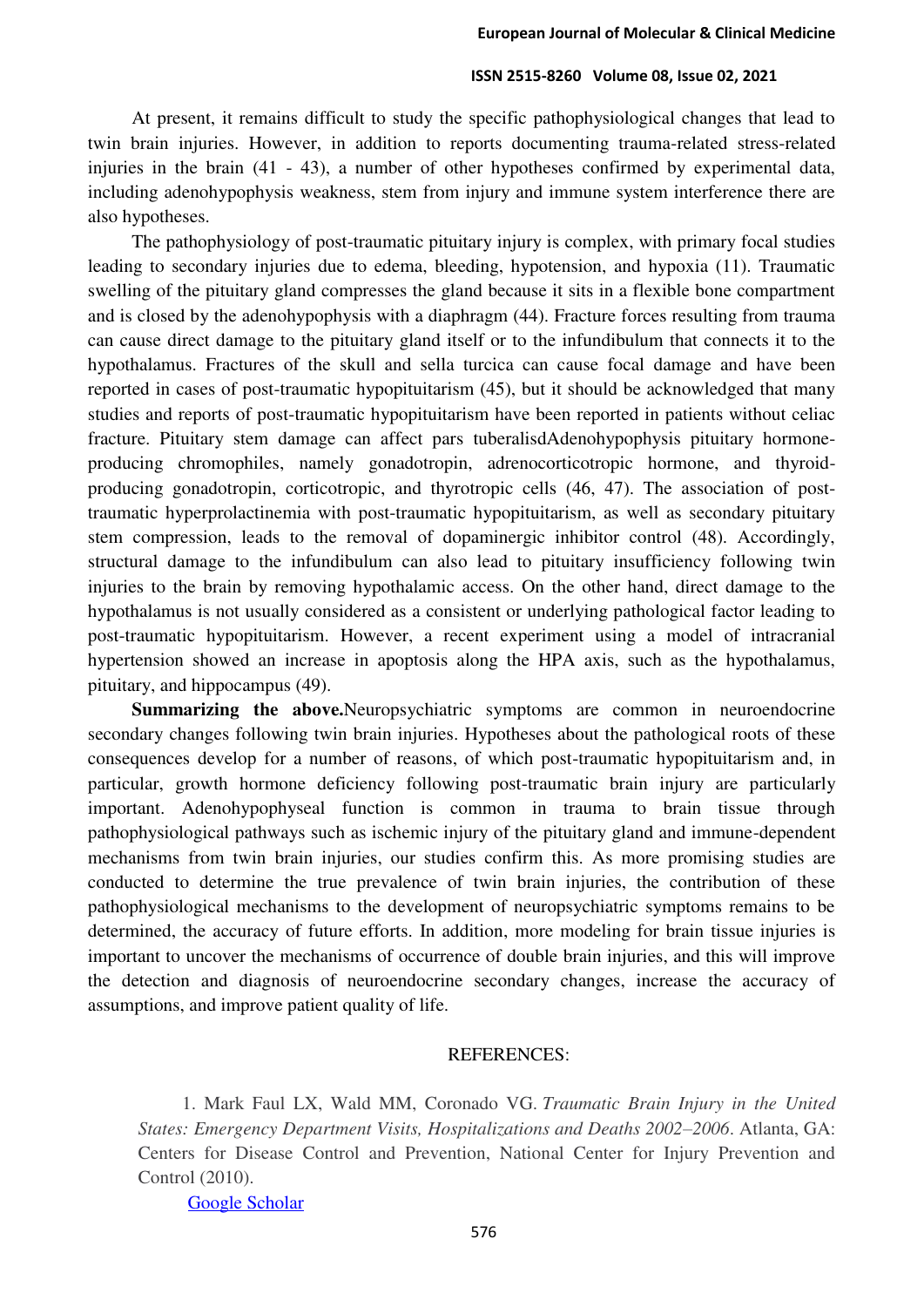2. Blennow K, Brody DL, Kochanek PM, Levin H, McKee A, Ribbers GM, et al. Traumatic brain injuries. *Nat Rev Dis Primers* (2016) 2:16084. doi:10.1038/nrdp.2016.84 [PubMed Abstract](http://www.ncbi.nlm.nih.gov/sites/entrez?Db=pubmed&Cmd=ShowDetailView&TermToSearch=27853132) | [CrossRef Full Text](https://doi.org/10.1038/nrdp.2016.84) | [Google Scholar](http://scholar.google.com/scholar_lookup?title=Traumatic+brain+injuries&author=K.+Blennow&author=D.+L.+Brody&author=P.+M.+Kochanek&author=H.+Levin&author=A.+McKee&author=G.+M.+Ribbers&journal=Nat+Rev+Dis+Primers&publication_year=2016&volume=2&pages=16084&doi=10.1038/nrdp.2016.84&pmid=27853132)

3. Morrissey K, Fairbrother H. Severe traumatic brain injury in children: an evidencebased review of emergency department management. *Pediatr Emerg Med Pract* (2016) 13(10):1–28.

[PubMed Abstract](http://www.ncbi.nlm.nih.gov/sites/entrez?Db=pubmed&Cmd=ShowDetailView&TermToSearch=27668985) | [Google Scholar](http://scholar.google.com/scholar_lookup?title=Severe+traumatic+brain+injury+in+children:+an+evidence-based+review+of+emergency+department+management&author=K.+Morrissey&author=H.+Fairbrother&journal=Pediatr+Emerg+Med+Pract&publication_year=2016&volume=13&pages=1%E2%80%9328&pmid=27668985)

4. Maas AI, Stocchetti N, Bullock R. Moderate and severe traumatic brain injury in adults. *Lancet Neurol* (2008) 7(8):728–41. doi:10.1016/S1474-4422(08)70164-9 [PubMed Abstract](http://www.ncbi.nlm.nih.gov/sites/entrez?Db=pubmed&Cmd=ShowDetailView&TermToSearch=18635021) | [CrossRef Full Text](https://doi.org/10.1016/S1474-4422(08)70164-9) | [Google Scholar](http://scholar.google.com/scholar_lookup?title=Moderate+and+severe+traumatic+brain+injury+in+adults&author=A.+I.+Maas&author=N.+Stocchetti&author=R.+Bullock&journal=Lancet+Neurol&publication_year=2008&volume=7&pages=728%E2%80%9341&doi=10.1016/S1474-4422(08)70164-9&pmid=18635021)

5. Lowenstein DH. Traumatic brain injury: a glimpse of order among the chaos? *Ann Neurol* (2009) 66(4):A7–8. doi:10.1002/ana.21876

[CrossRef Full Text](https://doi.org/10.1002/ana.21876) | [Google Scholar](http://scholar.google.com/scholar_lookup?title=Traumatic+brain+injury:+a+glimpse+of+order+among+the+chaos?&author=D.+H.+Lowenstein&journal=Ann+Neurol&publication_year=2009&volume=66&pages=A7%E2%80%938&doi=10.1002/ana.21876)

6. Mathers CD, Loncar D. Projections of global mortality and burden of disease from 2002 to 2030. *PLoS Med* (2006) 3(11):e442. doi:10.1371/journal.pmed.0030442

[PubMed Abstract](http://www.ncbi.nlm.nih.gov/sites/entrez?Db=pubmed&Cmd=ShowDetailView&TermToSearch=17132052) | [CrossRef Full Text](https://doi.org/10.1371/journal.pmed.0030442) | [Google Scholar](http://scholar.google.com/scholar_lookup?title=Projections+of+global+mortality+and+burden+of+disease+from+2002+to+2030&author=C.+D.+Mathers&author=D.+Loncar&journal=PLoS+Med&publication_year=2006&volume=3&pages=e442&doi=10.1371/journal.pmed.0030442&pmid=17132052)

7. Haring RS, Canner JK, Asemota AO, George BP, Selvarajah S, Haider AH, et al. Trends in incidence and severity of sports-related traumatic brain injury (TBI) in the emergency department, 2006–2011. *Brain Injury* (2015) 29(7–8):989–92. doi:10.3109/02699052.2015.1033014

[PubMed Abstract](http://www.ncbi.nlm.nih.gov/sites/entrez?Db=pubmed&Cmd=ShowDetailView&TermToSearch=25962926) | [CrossRef Full Text](https://doi.org/10.3109/02699052.2015.1033014) | [Google Scholar](http://scholar.google.com/scholar_lookup?title=Trends+in+incidence+and+severity+of+sports-related+traumatic+brain+injury+(TBI)+in+the+emergency+department,+2006%E2%80%932011&author=R.+S.+Haring&author=J.+K.+Canner&author=A.+O.+Asemota&author=B.+P.+George&author=S.+Selvarajah&author=A.+H.+Haider&journal=Brain+Injury&publication_year=2015&volume=29&pages=989%E2%80%9392&doi=10.3109/02699052.2015.1033014&pmid=25962926)

8. Helmick KM, Spells CA, Malik SZ, Davies CA, Marion DW, Hinds SR. Traumatic brain injury in the US military: epidemiology and key clinical and research programs. *Brain Imaging Behav* (2015) 9(3):358–66. doi:10.1007/s11682-015-9399-z

[PubMed Abstract](http://www.ncbi.nlm.nih.gov/sites/entrez?Db=pubmed&Cmd=ShowDetailView&TermToSearch=25972118) | [CrossRef Full Text](https://doi.org/10.1007/s11682-015-9399-z) | [Google Scholar](http://scholar.google.com/scholar_lookup?title=Traumatic+brain+injury+in+the+US+military:+epidemiology+and+key+clinical+and+research+programs&author=K.+M.+Helmick&author=C.+A.+Spells&author=S.+Z.+Malik&author=C.+A.+Davies&author=D.+W.+Marion&author=S.+R.+Hinds&journal=Brain+Imaging+Behav&publication_year=2015&volume=9&pages=358%E2%80%9366&doi=10.1007/s11682-015-9399-z&pmid=25972118)

9. Brandel MG, Hirshman BR, McCutcheon BA, Tringale K, Carroll K, Richtand NM, et al. The association between psychiatric comorbidities and outcomes for inpatients with traumatic brain injury. *J Neurotrauma* (2017) 34(5):1005–16. doi:10.1089/neu.2016.4504

[PubMed Abstract](http://www.ncbi.nlm.nih.gov/sites/entrez?Db=pubmed&Cmd=ShowDetailView&TermToSearch=27573722) | [CrossRef Full Text](https://doi.org/10.1089/neu.2016.4504) | [Google Scholar](http://scholar.google.com/scholar_lookup?title=The+association+between+psychiatric+comorbidities+and+outcomes+for+inpatients+with+traumatic+brain+injury&author=M.+G.+Brandel&author=B.+R.+Hirshman&author=B.+A.+McCutcheon&author=K.+Tringale&author=K.+Carroll&author=N.+M.+Richtand&journal=J+Neurotrauma&publication_year=2017&volume=34&pages=1005%E2%80%9316&doi=10.1089/neu.2016.4504&pmid=27573722)

10. Arciniegas DB. Addressing neuropsychiatric disturbances during rehabilitation after traumatic brain injury: current and future methods. *Dialogues Clin Neurosci* (2011) 13(3):325–45.

[PubMed Abstract](http://www.ncbi.nlm.nih.gov/sites/entrez?Db=pubmed&Cmd=ShowDetailView&TermToSearch=22034400) | [Google Scholar](http://scholar.google.com/scholar_lookup?title=Addressing+neuropsychiatric+disturbances+during+rehabilitation+after+traumatic+brain+injury:+current+and+future+methods&author=D.+B.+Arciniegas&journal=Dialogues+Clin+Neurosci&publication_year=2011&volume=13&pages=325%E2%80%9345&pmid=22034400)

11. Dusick JR, Wang C, Cohan P, Swerdloff R, Kelly DF. Pathophysiology of hypopituitarism in the setting of brain injury. *Pituitary* (2012) 15(1):2–9. doi:10.1007/s11102-008-0130-6

[PubMed Abstract](http://www.ncbi.nlm.nih.gov/sites/entrez?Db=pubmed&Cmd=ShowDetailView&TermToSearch=18481181) | [CrossRef Full Text](https://doi.org/10.1007/s11102-008-0130-6) | [Google Scholar](http://scholar.google.com/scholar_lookup?title=Pathophysiology+of+hypopituitarism+in+the+setting+of+brain+injury&author=J.+R.+Dusick&author=C.+Wang&author=P.+Cohan&author=R.+Swerdloff&author=D.+F.+Kelly&journal=Pituitary&publication_year=2012&volume=15&pages=2%E2%80%939&doi=10.1007/s11102-008-0130-6&pmid=18481181)

12. Hellawell DJ, Taylor RT, Pentland B. Cognitive and psychosocial outcome following moderate or severe traumatic brain injury. *Brain Injury* (1999) 13(7):489–504. doi:10.1080/026990599121403

[CrossRef Full Text](https://doi.org/10.1080/026990599121403) | [Google Scholar](http://scholar.google.com/scholar_lookup?title=Cognitive+and+psychosocial+outcome+following+moderate+or+severe+traumatic+brain+injury&author=D.+J.+Hellawell&author=R.+T.+Taylor&author=B.+Pentland&journal=Brain+Injury&publication_year=1999&volume=13&pages=489%E2%80%93504&doi=10.1080/026990599121403)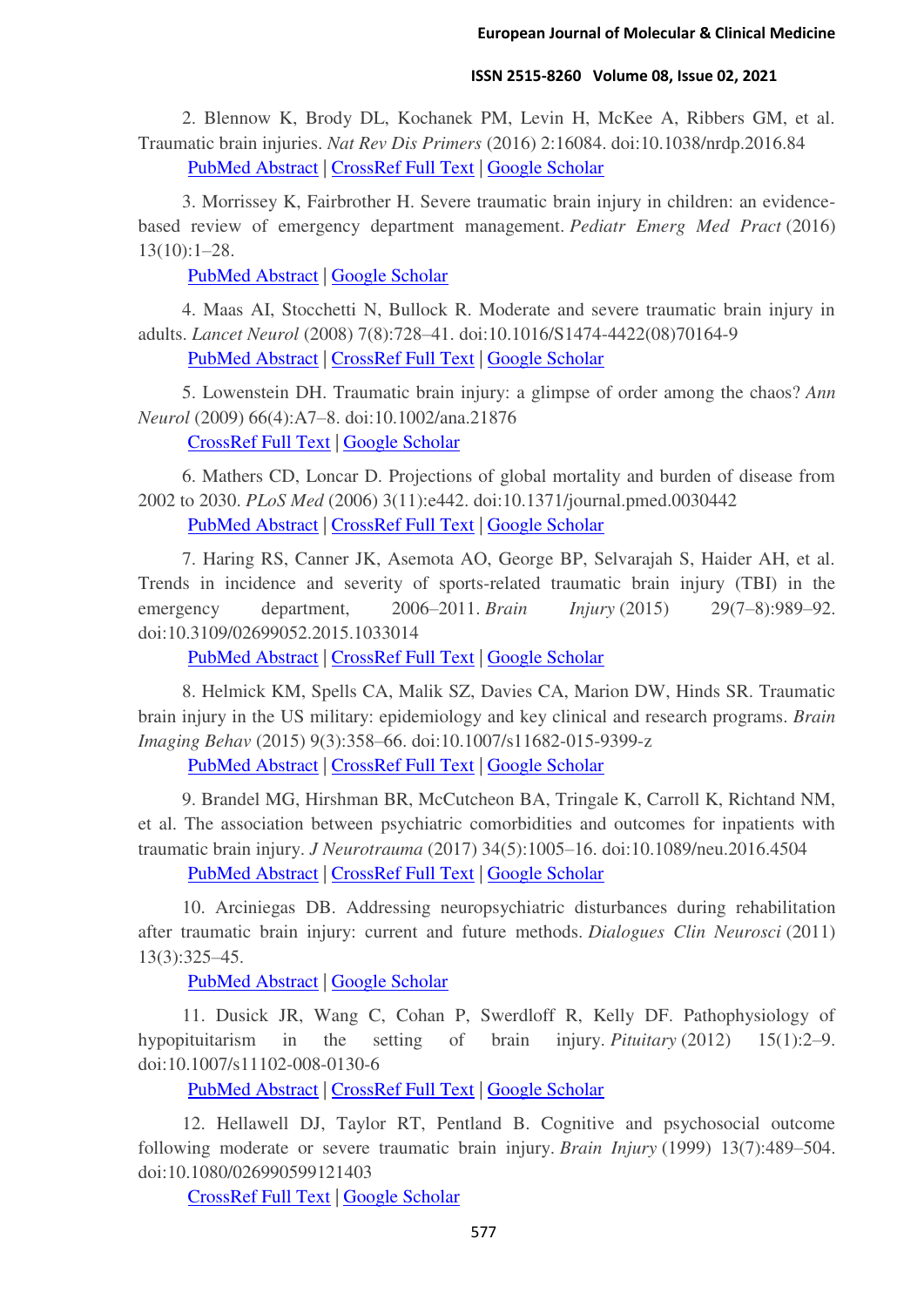13. Kraus JF, McArthur DL. Epidemiologic aspects of brain injury. *Neurol Clin* (1996) 14(2):435–50. doi:10.1016/S0733-8619(05)70266-8

[PubMed Abstract](http://www.ncbi.nlm.nih.gov/sites/entrez?Db=pubmed&Cmd=ShowDetailView&TermToSearch=8827181) | [CrossRef Full Text](https://doi.org/10.1016/S0733-8619(05)70266-8) | [Google Scholar](http://scholar.google.com/scholar_lookup?title=Epidemiologic+aspects+of+brain+injury&author=J.+F.+Kraus&author=D.+L.+McArthur&journal=Neurol+Clin&publication_year=1996&volume=14&pages=435%E2%80%9350&doi=10.1016/S0733-8619(05)70266-8&pmid=8827181)

14. Levin HS, Gary HE Jr, Eisenberg HM, Ruff RM, Barth JT, Kreutzer J, et al. Neurobehavioral outcome 1 year after severe head injury. Experience of the Traumatic Coma Data Bank. *J Neurosurg* (1990) 73(5):699–709. doi:10.3171/jns.1990.73.5.0699

[PubMed Abstract](http://www.ncbi.nlm.nih.gov/sites/entrez?Db=pubmed&Cmd=ShowDetailView&TermToSearch=2213159) | [CrossRef Full Text](https://doi.org/10.3171/jns.1990.73.5.0699) | [Google Scholar](http://scholar.google.com/scholar_lookup?title=Neurobehavioral+outcome+1+year+after+severe+head+injury.+Experience+of+the+Traumatic+Coma+Data+Bank&author=H.+S.+Levin&author=H.+E.+Gary&author=H.+M.+Eisenberg&author=R.+M.+Ruff&author=J.+T.+Barth&author=J.+Kreutzer&journal=J+Neurosurg&publication_year=1990&volume=73&pages=699%E2%80%93709&doi=10.3171/jns.1990.73.5.0699&pmid=2213159)

15. Lorenzo M, Peino R, Castro AI, Lage M, Popovic V, Dieguez C, et al. Hypopituitarism and growth hormone deficiency in adult subjects after traumatic brain injury: who and when to test. *Pituitary* (2005) 8(3–4):233–7. doi:10.1007/s11102-006-6046- 0

[CrossRef Full Text](https://doi.org/10.1007/s11102-006-6046-0) | [Google Scholar](http://scholar.google.com/scholar_lookup?title=Hypopituitarism+and+growth+hormone+deficiency+in+adult+subjects+after+traumatic+brain+injury:+who+and+when+to+test&author=M.+Lorenzo&author=R.+Peino&author=A.+I.+Castro&author=M.+Lage&author=V.+Popovic&author=C.+Dieguez&journal=Pituitary&publication_year=2005&volume=8&pages=233%E2%80%937&doi=10.1007/s11102-006-6046-0)

16. Rutland-Brown W, Langlois JA, Thomas KE, Xi YL. Incidence of traumatic brain injury in the United States, 2003. *J Head Trauma Rehabil* (2006) 21(6):544–8. doi:10.1097/00001199-200611000-00009

[PubMed Abstract](http://www.ncbi.nlm.nih.gov/sites/entrez?Db=pubmed&Cmd=ShowDetailView&TermToSearch=17122685) | [CrossRef Full Text](https://doi.org/10.1097/00001199-200611000-00009) | [Google Scholar](http://scholar.google.com/scholar_lookup?title=Incidence+of+traumatic+brain+injury+in+the+United+States,+2003&author=W.+Rutland-Brown&author=J.+A.+Langlois&author=K.+E.+Thomas&author=Y.+L.+Xi&journal=J+Head+Trauma+Rehabil&publication_year=2006&volume=21&pages=544%E2%80%938&doi=10.1097/00001199-200611000-00009&pmid=17122685)

17. Ellis MJ, Leddy J, Willer B. Multi-disciplinary management of athletes with postconcussion syndrome: an evolving pathophysiological approach. *Front Neurol* (2016) 7:136. doi:10.3389/fneur.2016.00136

[PubMed Abstract](http://www.ncbi.nlm.nih.gov/sites/entrez?Db=pubmed&Cmd=ShowDetailView&TermToSearch=27605923) | [CrossRef Full Text](https://doi.org/10.3389/fneur.2016.00136) | [Google Scholar](http://scholar.google.com/scholar_lookup?title=Multi-disciplinary+management+of+athletes+with+post-concussion+syndrome:+an+evolving+pathophysiological+approach&author=M.+J.+Ellis&author=J.+Leddy&author=B.+Willer&journal=Front+Neurol&publication_year=2016&volume=7&pages=136&doi=10.3389/fneur.2016.00136&pmid=27605923)

18. Organization WH. In: Organization WH, editor. *The ICD-10 Classification of Mental and Behavioural Disorders: Clinical Descriptions and Diagnostic Guidelines*. Geneva, Switzerland: Stylus Publishing, LLC (1995).

[Google Scholar](http://scholar.google.com/scholar_lookup?title=The+ICD-10+Classification+of+Mental+and+Behavioural+Disorders:+Clinical+Descriptions+and+Diagnostic+Guidelines&author=W.+H.+Organization&publication_year=1995)

19. Fann JR, Katon WJ, Uomoto JM, Esselman PC. Psychiatric disorders and functional disability in outpatients with traumatic brain injuries. *Am J Psychiatry* (1995) 152(10):1493–9. doi:10.1176/ajp.152.10.1493

[CrossRef Full Text](https://doi.org/10.1176/ajp.152.10.1493) | [Google Scholar](http://scholar.google.com/scholar_lookup?title=Psychiatric+disorders+and+functional+disability+in+outpatients+with+traumatic+brain+injuries&author=J.+R.+Fann&author=W.+J.+Katon&author=J.+M.+Uomoto&author=P.+C.+Esselman&journal=Am+J+Psychiatry&publication_year=1995&volume=152&pages=1493%E2%80%939&doi=10.1176/ajp.152.10.1493)

20. Koponen S, Taiminen T, Portin R, Himanen L, Isoniemi H, Heinonen H, et al. Axis I and II psychiatric disorders after traumatic brain injury: a 30-year follow-up study. *Am J Psychiatry* (2002) 159(8):1315–21. doi:10.1176/appi.ajp.159.8.1315

[PubMed Abstract](http://www.ncbi.nlm.nih.gov/sites/entrez?Db=pubmed&Cmd=ShowDetailView&TermToSearch=12153823) | [CrossRef Full Text](https://doi.org/10.1176/appi.ajp.159.8.1315) | [Google Scholar](http://scholar.google.com/scholar_lookup?title=Axis+I+and+II+psychiatric+disorders+after+traumatic+brain+injury:+a+30-year+follow-up+study&author=S.+Koponen&author=T.+Taiminen&author=R.+Portin&author=L.+Himanen&author=H.+Isoniemi&author=H.+Heinonen&journal=Am+J+Psychiatry&publication_year=2002&volume=159&pages=1315%E2%80%9321&doi=10.1176/appi.ajp.159.8.1315&pmid=12153823)

21. Majors JS, Brennan J, Holt GR. Management of high-velocity injuries of the head and neck. *Facial Plast Surg Clin North Am* (2017) 25(4):493–502. doi:10.1016/j.fsc.2017.06.003

[CrossRef Full Text](https://doi.org/10.1016/j.fsc.2017.06.003) | [Google Scholar](http://scholar.google.com/scholar_lookup?title=Management+of+high-velocity+injuries+of+the+head+and+neck&author=J.+S.+Majors&author=J.+Brennan&author=G.+R.+Holt&journal=Facial+Plast+Surg+Clin+North+Am&publication_year=2017&volume=25&pages=493%E2%80%93502&doi=10.1016/j.fsc.2017.06.003)

22. Okie S. Traumatic brain injury in the war zone. *N Engl J Med* (2005) 352(20):2043–7. doi:10.1056/NEJMp058102

[CrossRef Full Text](https://doi.org/10.1056/NEJMp058102) | [Google Scholar](http://scholar.google.com/scholar_lookup?title=Traumatic+brain+injury+in+the+war+zone&author=S.+Okie&journal=N+Engl+J+Med&publication_year=2005&volume=352&pages=2043%E2%80%937&doi=10.1056/NEJMp058102)

23. Mescher AL. Endocrine glands. *Junqueira's Basic Histology: Text & Atlas*. (Vol. 13), New York, NY: McGraw-Hill. Available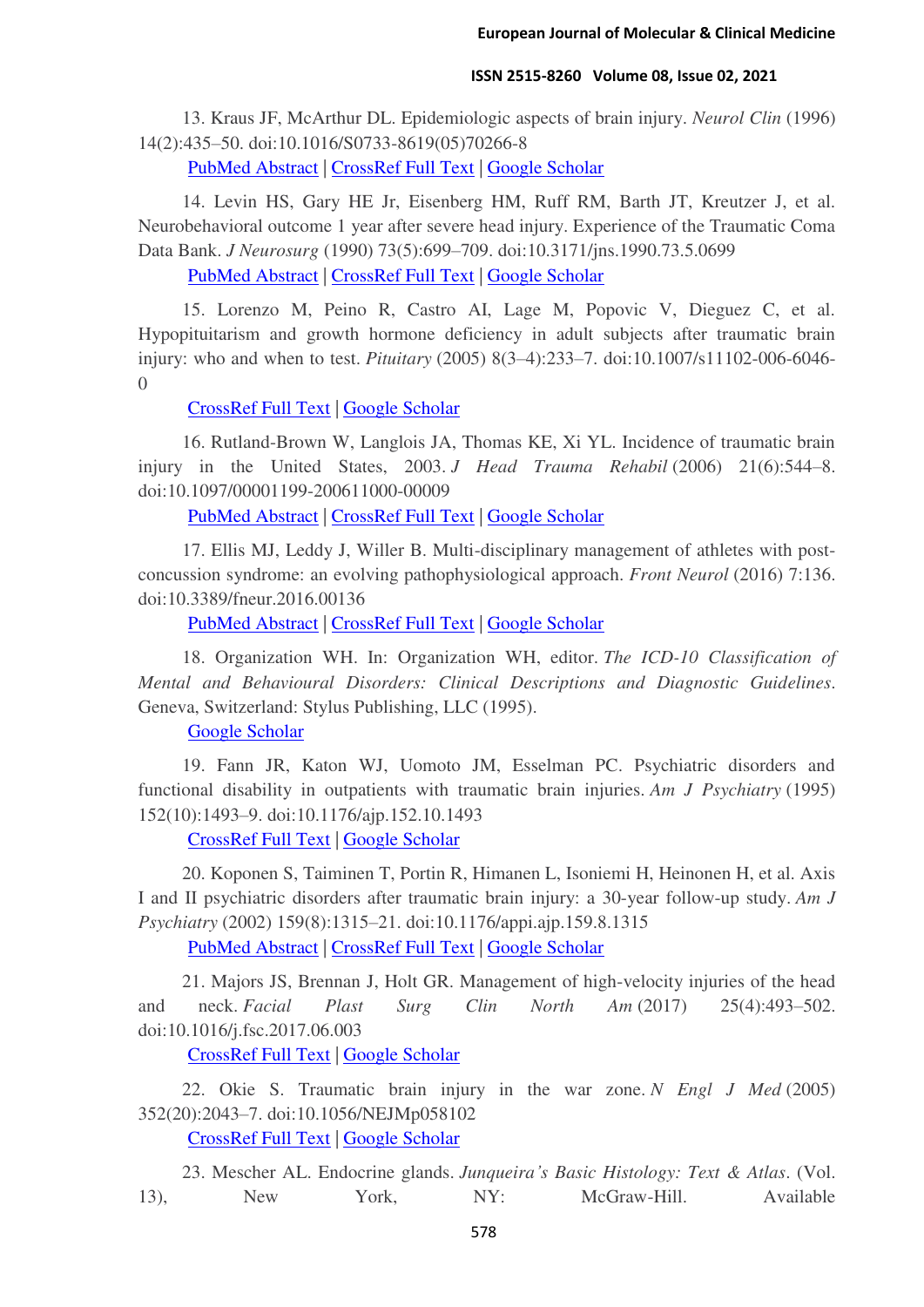from: [http://accessmedicine.mhmedical.com.ezproxy.library.tufts.edu/content.aspx?bookid=5](http://accessmedicine.mhmedical.com.ezproxy.library.tufts.edu/content.aspx?bookid=574§ionid=42524606) [74&sectionid=42524606](http://accessmedicine.mhmedical.com.ezproxy.library.tufts.edu/content.aspx?bookid=574§ionid=42524606) (Accessed: March 20, 2017).

[Google Scholar](http://scholar.google.com/scholar_lookup?title=Endocrine+glands&author=A.+L.+Mescher&volume=13)

24. Cyran E. Hypophysenschädigung durch schädelbasisfraktur. *Dtsch Med Wochenschr* (1918) 44(45):1261.

[Google Scholar](http://scholar.google.com/scholar_lookup?title=Hypophysensch%C3%A4digung+durch+sch%C3%A4delbasisfraktur&author=E.+Cyran&journal=Dtsch+Med+Wochenschr&publication_year=1918&volume=44&pages=1261)

25. Kelly DF, Gonzalo IT, Cohan P, Berman N, Swerdloff R, Wang C. Hypopituitarism following traumatic brain injury and aneurysmal subarachnoid hemorrhage: a preliminary report. *J Neurosurg* (2000) 93(5):743–52. doi:10.3171/jns.2000.93.5.0743

[CrossRef Full Text](https://doi.org/10.3171/jns.2000.93.5.0743) | [Google Scholar](http://scholar.google.com/scholar_lookup?title=Hypopituitarism+following+traumatic+brain+injury+and+aneurysmal+subarachnoid+hemorrhage:+a+preliminary+report&author=D.+F.+Kelly&author=I.+T.+Gonzalo&author=P.+Cohan&author=N.+Berman&author=R.+Swerdloff&author=C.+Wang&journal=J+Neurosurg&publication_year=2000&volume=93&pages=743%E2%80%9352&doi=10.3171/jns.2000.93.5.0743)

26. Lieberman SA, Oberoi AL, Gilkison CR, Masel BE, Urban RJ. Prevalence of neuroendocrine dysfunction in patients recovering from traumatic brain injury. *J Clin Endocrinol Metab* (2001) 86(6):2752–6. doi:10.1210/jcem.86.6.7592

[PubMed Abstract](http://www.ncbi.nlm.nih.gov/sites/entrez?Db=pubmed&Cmd=ShowDetailView&TermToSearch=11397882) | [CrossRef Full Text](https://doi.org/10.1210/jcem.86.6.7592) | [Google Scholar](http://scholar.google.com/scholar_lookup?title=Prevalence+of+neuroendocrine+dysfunction+in+patients+recovering+from+traumatic+brain+injury&author=S.+A.+Lieberman&author=A.+L.+Oberoi&author=C.+R.+Gilkison&author=B.+E.+Masel&author=R.+J.+Urban&journal=J+Clin+Endocrinol+Metab&publication_year=2001&volume=86&pages=2752%E2%80%936&doi=10.1210/jcem.86.6.7592&pmid=11397882)

27. Agha A, Rogers B, Sherlock M, O'Kelly P, Tormey W, Phillips J, et al. Anterior pituitary dysfunction in survivors of traumatic brain injury. *J ClinEndocrinolMetab* (2004) 89(10):4929–36. doi:10.1210/jc.2004-0511

[PubMed Abstract](http://www.ncbi.nlm.nih.gov/sites/entrez?Db=pubmed&Cmd=ShowDetailView&TermToSearch=15472187) | [CrossRef Full Text](https://doi.org/10.1210/jc.2004-0511) | [Google Scholar](http://scholar.google.com/scholar_lookup?title=Anterior+pituitary+dysfunction+in+survivors+of+traumatic+brain+injury&author=A.+Agha&author=B.+Rogers&author=M.+Sherlock&author=P.+O%E2%80%99Kelly&author=W.+Tormey&author=J.+Phillips&journal=J+Clin+Endocrinol+Metab&publication_year=2004&volume=89&pages=4929%E2%80%9336&doi=10.1210/jc.2004-0511&pmid=15472187)

28. Bondanelli M, De Marinis L, Ambrosio MR, Monesi M, Valle D, Zatelli MC, et al. Occurrence of pituitary dysfunction following traumatic brain injury. *J Neurotrauma* (2004) 21(6):685–96. doi:10.1089/0897715041269713

[CrossRef Full Text](https://doi.org/10.1089/0897715041269713) | [Google Scholar](http://scholar.google.com/scholar_lookup?title=Occurrence+of+pituitary+dysfunction+following+traumatic+brain+injury&author=M.+Bondanelli&author=L.+De+Marinis&author=M.+R.+Ambrosio&author=M.+Monesi&author=D.+Valle&author=M.+C.+Zatelli&journal=J+Neurotrauma&publication_year=2004&volume=21&pages=685%E2%80%9396&doi=10.1089/0897715041269713)

29. Aimaretti G, Ambrosio MR, Di Somma C, Fusco A, Cannavo S, Gasperi M, et al. Traumatic brain injury and subarachnoid haemorrhage are conditions at high risk for hypopituitarism: screening study at 3 months after the brain injury. *Clin Endocrinol* (2004) 61(3):320–6. doi:10.1111/j.1365-2265.2004.02094.x

[CrossRef Full Text](https://doi.org/10.1111/j.1365-2265.2004.02094.x) | [Google Scholar](http://scholar.google.com/scholar_lookup?title=Traumatic+brain+injury+and+subarachnoid+haemorrhage+are+conditions+at+high+risk+for+hypopituitarism:+screening+study+at+3+months+after+the+brain+injury&author=G.+Aimaretti&author=M.+R.+Ambrosio&author=C.+Di+Somma&author=A.+Fusco&author=S.+Cannavo&author=M.+Gasperi&journal=Clin+Endocrinol&publication_year=2004&volume=61&pages=320%E2%80%936&doi=10.1111/j.1365-2265.2004.02094.x)

30. Popovic V, Pekic S, Pavlovic D, Maric N, Jasovic-Gasic M, Djurovic B, et al. Hypopituitarism as a consequence of traumatic brain injury (TBI) and its possible relation with cognitive disabilities and mental distress. *J Endocrinol Invest* (2004) 27(11):1048–54. doi:10.1007/BF03345308

[PubMed Abstract](http://www.ncbi.nlm.nih.gov/sites/entrez?Db=pubmed&Cmd=ShowDetailView&TermToSearch=15754737) | [CrossRef Full Text](https://doi.org/10.1007/BF03345308) | [Google Scholar](http://scholar.google.com/scholar_lookup?title=Hypopituitarism+as+a+consequence+of+traumatic+brain+injury+(TBI)+and+its+possible+relation+with+cognitive+disabilities+and+mental+distress&author=V.+Popovic&author=S.+Pekic&author=D.+Pavlovic&author=N.+Maric&author=M.+Jasovic-Gasic&author=B.+Djurovic&journal=J+Endocrinol+Invest&publication_year=2004&volume=27&pages=1048%E2%80%9354&doi=10.1007/BF03345308&pmid=15754737)

31. Leal-Cerro A, Flores JM, Rincon M, Murillo F, Pujol M, Garcia-Pesquera F, et al. Prevalence of hypopituitarism and growth hormone deficiency in adults long-term after severe traumatic brain injury. *Clin Endocrinol* (2005) 62(5):525–32. doi:10.1111/j.1365- 2265.2005.02250.x

[PubMed Abstract](http://www.ncbi.nlm.nih.gov/sites/entrez?Db=pubmed&Cmd=ShowDetailView&TermToSearch=15853820) | [CrossRef Full Text](https://doi.org/10.1111/j.1365-2265.2005.02250.x) | [Google Scholar](http://scholar.google.com/scholar_lookup?title=Prevalence+of+hypopituitarism+and+growth+hormone+deficiency+in+adults+long-term+after+severe+traumatic+brain+injury&author=A.+Leal-Cerro&author=J.+M.+Flores&author=M.+Rincon&author=F.+Murillo&author=M.+Pujol&author=F.+Garcia-Pesquera&journal=Clin+Endocrinol&publication_year=2005&volume=62&pages=525%E2%80%9332&doi=10.1111/j.1365-2265.2005.02250.x&pmid=15853820)

32. Abadi MR, Ghodsi M, Merazin M, Roozbeh H. Pituitary function impairment after moderate traumatic brain injury. *Acta Med Iran* (2011) 49(7):438–41.

[PubMed Abstract](http://www.ncbi.nlm.nih.gov/sites/entrez?Db=pubmed&Cmd=ShowDetailView&TermToSearch=21960075) | [Google Scholar](http://scholar.google.com/scholar_lookup?title=Pituitary+function+impairment+after+moderate+traumatic+brain+injury&author=M.+R.+Abadi&author=M.+Ghodsi&author=M.+Merazin&author=H.+Roozbeh&journal=Acta+Med+Iran&publication_year=2011&volume=49&pages=438%E2%80%9341&pmid=21960075)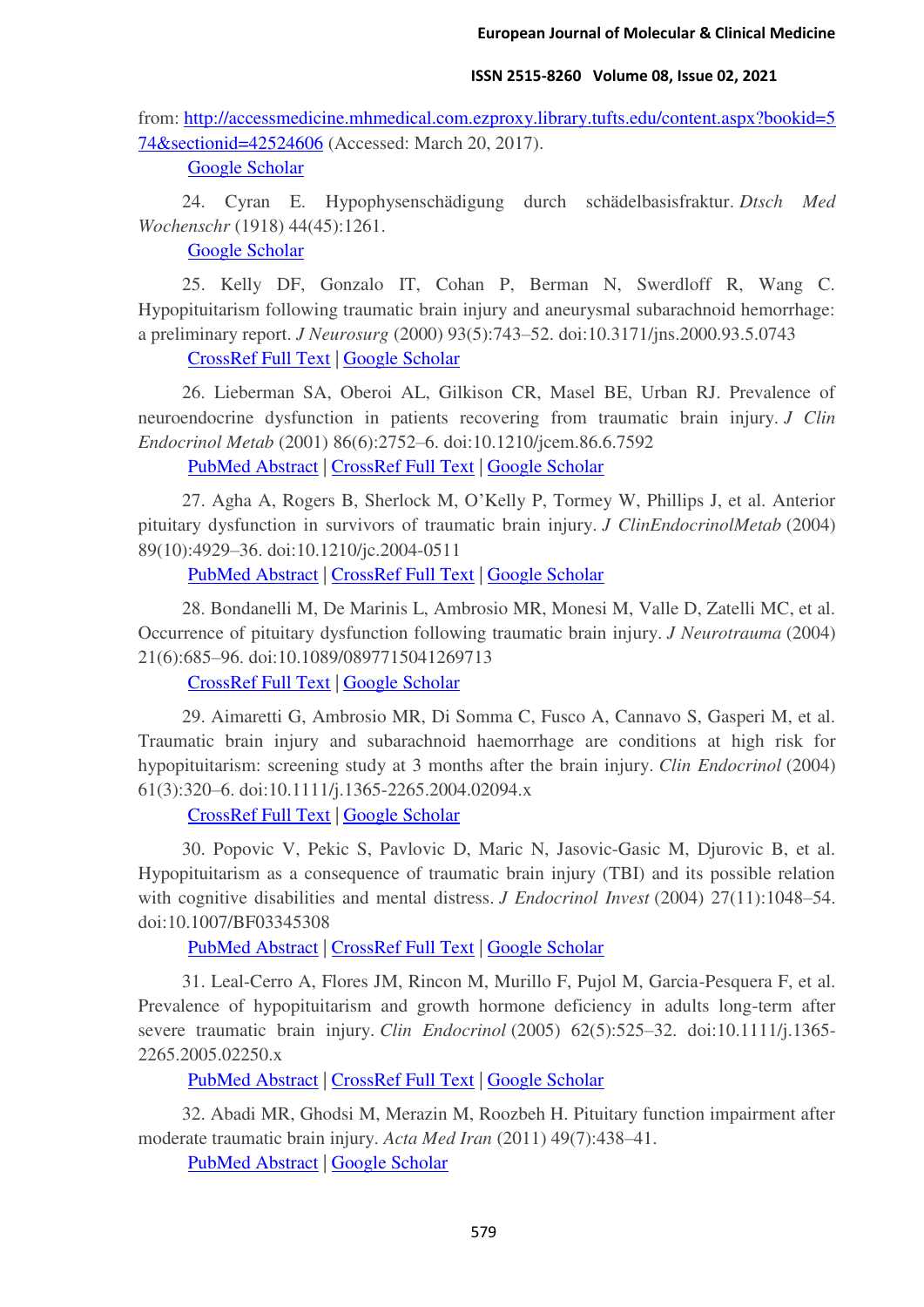33. Hannon MJ, Crowley RK, Behan LA, O'Sullivan EP, O'Brien MM, Sherlock M, et al. Acute glucocorticoid deficiency and diabetes insipidus are common after acute traumatic brain injury and predict mortality. *J Clin Endocrinol Metab* (2013) 98(8):3229–37. doi:10.1210/jc.2013-1555

[PubMed Abstract](http://www.ncbi.nlm.nih.gov/sites/entrez?Db=pubmed&Cmd=ShowDetailView&TermToSearch=23690314) | [CrossRef Full Text](https://doi.org/10.1210/jc.2013-1555) | [Google Scholar](http://scholar.google.com/scholar_lookup?title=Acute+glucocorticoid+deficiency+and+diabetes+insipidus+are+common+after+acute+traumatic+brain+injury+and+predict+mortality&author=M.+J.+Hannon&author=R.+K.+Crowley&author=L.+A.+Behan&author=E.+P.+O%E2%80%99Sullivan&author=M.+M.+O%E2%80%99Brien&author=M.+Sherlock&journal=J+Clin+Endocrinol+Metab&publication_year=2013&volume=98&pages=3229%E2%80%9337&doi=10.1210/jc.2013-1555&pmid=23690314)

34. Giuliano S, Talarico S, Bruno L, Nicoletti FB, Ceccotti C, Belfiore A. Growth hormone deficiency and hypopituitarism in adults after complicated mild traumatic brain injury. *Endocrine* (2017) 58(1):115–23. doi:10.1007/s12020-016-1183-3

[CrossRef Full Text](https://doi.org/10.1007/s12020-016-1183-3) | [Google Scholar](http://scholar.google.com/scholar_lookup?title=Growth+hormone+deficiency+and+hypopituitarism+in+adults+after+complicated+mild+traumatic+brain+injury&author=S.+Giuliano&author=S.+Talarico&author=L.+Bruno&author=F.+B.+Nicoletti&author=C.+Ceccotti&author=A.+Belfiore&journal=Endocrine&publication_year=2017&volume=58&pages=115%E2%80%9323&doi=10.1007/s12020-016-1183-3)

35. Kelestimur F, Tanriverdi F, Atmaca H, Unluhizarci K, Selcuklu A, Casanueva FF. Boxing as a sport activity associated with isolated GH deficiency. *J Endocrinol Invest* (2004) 27(11):Rc28–32. doi:10.1007/bf03345299

[PubMed Abstract](http://www.ncbi.nlm.nih.gov/sites/entrez?Db=pubmed&Cmd=ShowDetailView&TermToSearch=15754728) | [CrossRef Full Text](https://doi.org/10.1007/bf03345299) | [Google Scholar](http://scholar.google.com/scholar_lookup?title=Boxing+as+a+sport+activity+associated+with+isolated+GH+deficiency&author=F.+Kelestimur&author=F.+Tanriverdi&author=H.+Atmaca&author=K.+Unluhizarci&author=A.+Selcuklu&author=F.+F.+Casanueva&journal=J+Endocrinol+Invest&publication_year=2004&volume=27&pages=Rc28%E2%80%9332&doi=10.1007/bf03345299&pmid=15754728)

36. Tanriverdi F, Unluhizarci K, Coksevim B, Selcuklu A, Casanueva FF, Kelestimur F. Kickboxing sport as a new cause of traumatic brain injury-mediated hypopituitarism. *Clin Endocrinol* (2007) 66(3):360–6. doi:10.1111/j.1365-2265.2006.02737.x

[PubMed Abstract](http://www.ncbi.nlm.nih.gov/sites/entrez?Db=pubmed&Cmd=ShowDetailView&TermToSearch=17302869) | [CrossRef Full Text](https://doi.org/10.1111/j.1365-2265.2006.02737.x) | [Google Scholar](http://scholar.google.com/scholar_lookup?title=Kickboxing+sport+as+a+new+cause+of+traumatic+brain+injury-mediated+hypopituitarism&author=F.+Tanriverdi&author=K.+Unluhizarci&author=B.+Coksevim&author=A.+Selcuklu&author=F.+F.+Casanueva&author=F.+Kelestimur&journal=Clin+Endocrinol&publication_year=2007&volume=66&pages=360%E2%80%936&doi=10.1111/j.1365-2265.2006.02737.x&pmid=17302869)

37. Tanriverdi F, Unluhizarci K, Kocyigit I, Tuna IS, Karaca Z, Durak AC, et al. Brief communication: pituitary volume and function in competing and retired male boxers. *Ann Intern Med* (2008) 148(11):827–31. doi:10.7326/0003-4819-148-11-200806030-00005

[PubMed Abstract](http://www.ncbi.nlm.nih.gov/sites/entrez?Db=pubmed&Cmd=ShowDetailView&TermToSearch=18519929) | [CrossRef Full Text](https://doi.org/10.7326/0003-4819-148-11-200806030-00005) | [Google Scholar](http://scholar.google.com/scholar_lookup?title=Brief+communication:+pituitary+volume+and+function+in+competing+and+retired+male+boxers&author=F.+Tanriverdi&author=K.+Unluhizarci&author=I.+Kocyigit&author=I.+S.+Tuna&author=Z.+Karaca&author=A.+C.+Durak&journal=Ann+Intern+Med&publication_year=2008&volume=148&pages=827%E2%80%9331&doi=10.7326/0003-4819-148-11-200806030-00005&pmid=18519929)

38. Wilkinson CW, Pagulayan KF, Petrie EC, Mayer CL, Colasurdo EA, Shofer JB, et al. High prevalence of chronic pituitary and target-organ hormone abnormalities after blastrelated mild traumatic brain injury. *Front Neurol* (2012) 3:11. doi:10.3389/fneur.2012.00011

[PubMed Abstract](http://www.ncbi.nlm.nih.gov/sites/entrez?Db=pubmed&Cmd=ShowDetailView&TermToSearch=22347210) | [CrossRef Full Text](https://doi.org/10.3389/fneur.2012.00011) | [Google Scholar](http://scholar.google.com/scholar_lookup?title=High+prevalence+of+chronic+pituitary+and+target-organ+hormone+abnormalities+after+blast-related+mild+traumatic+brain+injury&author=C.+W.+Wilkinson&author=K.+F.+Pagulayan&author=E.+C.+Petrie&author=C.+L.+Mayer&author=E.+A.+Colasurdo&author=J.+B.+Shofer&journal=Front+Neurol&publication_year=2012&volume=3&pages=11&doi=10.3389/fneur.2012.00011&pmid=22347210)

39. Baxter D, Sharp DJ, Feeney C, Papadopoulou D, Ham TE, Jilka S, et al. Pituitary dysfunction after blast traumatic brain injury: the UK BIOSAP study. *Ann Neurol* (2013) 74(4):527–36. doi:10.1002/ana.23958

[PubMed Abstract](http://www.ncbi.nlm.nih.gov/sites/entrez?Db=pubmed&Cmd=ShowDetailView&TermToSearch=23794460) | [CrossRef Full Text](https://doi.org/10.1002/ana.23958) | [Google Scholar](http://scholar.google.com/scholar_lookup?title=Pituitary+dysfunction+after+blast+traumatic+brain+injury:+the+UK+BIOSAP+study&author=D.+Baxter&author=D.+J.+Sharp&author=C.+Feeney&author=D.+Papadopoulou&author=T.+E.+Ham&author=S.+Jilka&journal=Ann+Neurol&publication_year=2013&volume=74&pages=527%E2%80%9336&doi=10.1002/ana.23958&pmid=23794460)

40. Ioachimescu AG, Hampstead BM, Moore A, Burgess E, Phillips LS. Growth hormone deficiency after mild combat-related traumatic brain injury. *Pituitary* (2015) 18(4):535–41. doi:10.1007/s11102-014-0606-5

[PubMed Abstract](http://www.ncbi.nlm.nih.gov/sites/entrez?Db=pubmed&Cmd=ShowDetailView&TermToSearch=25266761) | [CrossRef Full Text](https://doi.org/10.1007/s11102-014-0606-5) | [Google Scholar](http://scholar.google.com/scholar_lookup?title=Growth+hormone+deficiency+after+mild+combat-related+traumatic+brain+injury&author=A.+G.+Ioachimescu&author=B.+M.+Hampstead&author=A.+Moore&author=E.+Burgess&author=L.+S.+Phillips&journal=Pituitary&publication_year=2015&volume=18&pages=535%E2%80%9341&doi=10.1007/s11102-014-0606-5&pmid=25266761)

41. Hoffman DM, O'Sullivan AJ, Baxter RC, Ho KK. Diagnosis of growth-hormone deficiency in adults. *Lancet* (1994) 343(8905):1064–8. doi:10.1016/S0140-6736(94)90181-3 [PubMed Abstract](http://www.ncbi.nlm.nih.gov/sites/entrez?Db=pubmed&Cmd=ShowDetailView&TermToSearch=7512681) | [CrossRef Full Text](https://doi.org/10.1016/S0140-6736(94)90181-3) | [Google Scholar](http://scholar.google.com/scholar_lookup?title=Diagnosis+of+growth-hormone+deficiency+in+adults&author=D.+M.+Hoffman&author=A.+J.+O%E2%80%99Sullivan&author=R.+C.+Baxter&author=K.+K.+Ho&journal=Lancet&publication_year=1994&volume=343&pages=1064%E2%80%938&doi=10.1016/S0140-6736(94)90181-3&pmid=7512681)

42. Schneider HJ, Kreitschmann-Andermahr I, Ghigo E, Stalla GK, Agha A. Hypothalamopituitary dysfunction following traumatic brain injury and aneurysmal subarachnoid hemorrhage: a systematic review. *JAMA* (2007) 298(12):1429–38. doi:10.1001/jama.298.12.1429

[PubMed Abstract](http://www.ncbi.nlm.nih.gov/sites/entrez?Db=pubmed&Cmd=ShowDetailView&TermToSearch=17895459) | [CrossRef Full Text](https://doi.org/10.1001/jama.298.12.1429) | [Google Scholar](http://scholar.google.com/scholar_lookup?title=Hypothalamopituitary+dysfunction+following+traumatic+brain+injury+and+aneurysmal+subarachnoid+hemorrhage:+a+systematic+review&author=H.+J.+Schneider&author=I.+Kreitschmann-Andermahr&author=E.+Ghigo&author=G.+K.+Stalla&author=A.+Agha&journal=JAMA&publication_year=2007&volume=298&pages=1429%E2%80%9338&doi=10.1001/jama.298.12.1429&pmid=17895459)